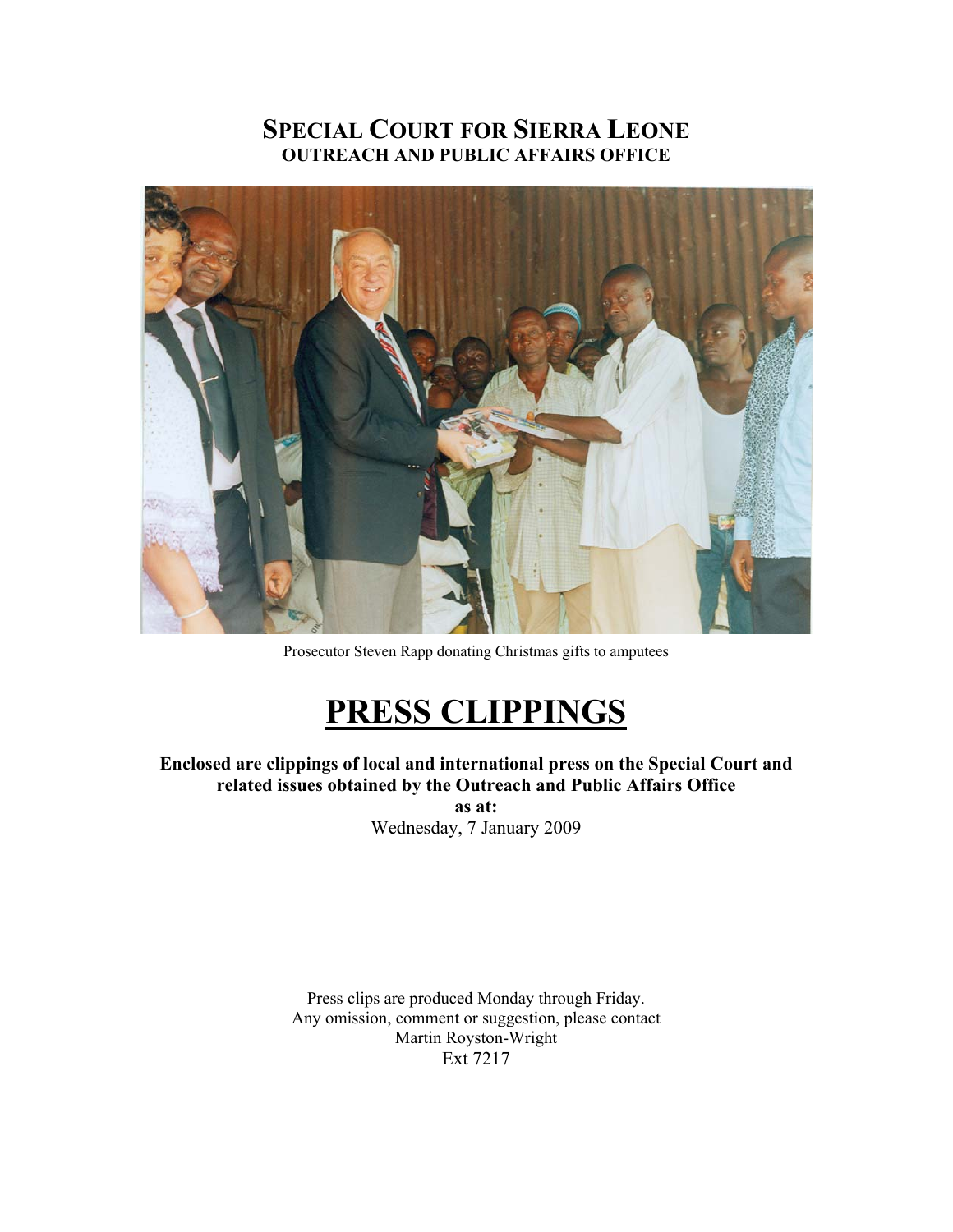| I |  |
|---|--|
|   |  |

| Local News                                                          |           |  |  |
|---------------------------------------------------------------------|-----------|--|--|
| Remembering January $6th$ , 1999 / Independent Observer             | Page 3    |  |  |
| <b>International News</b>                                           |           |  |  |
| Sierra Leone Commemorates Anniversary of Rebel Invasion / Cocorioko | Page 4    |  |  |
| UNMIL Public Information Office Complete Media Summaries / UNMIL    | Pages 5-7 |  |  |

 $\mathbf l$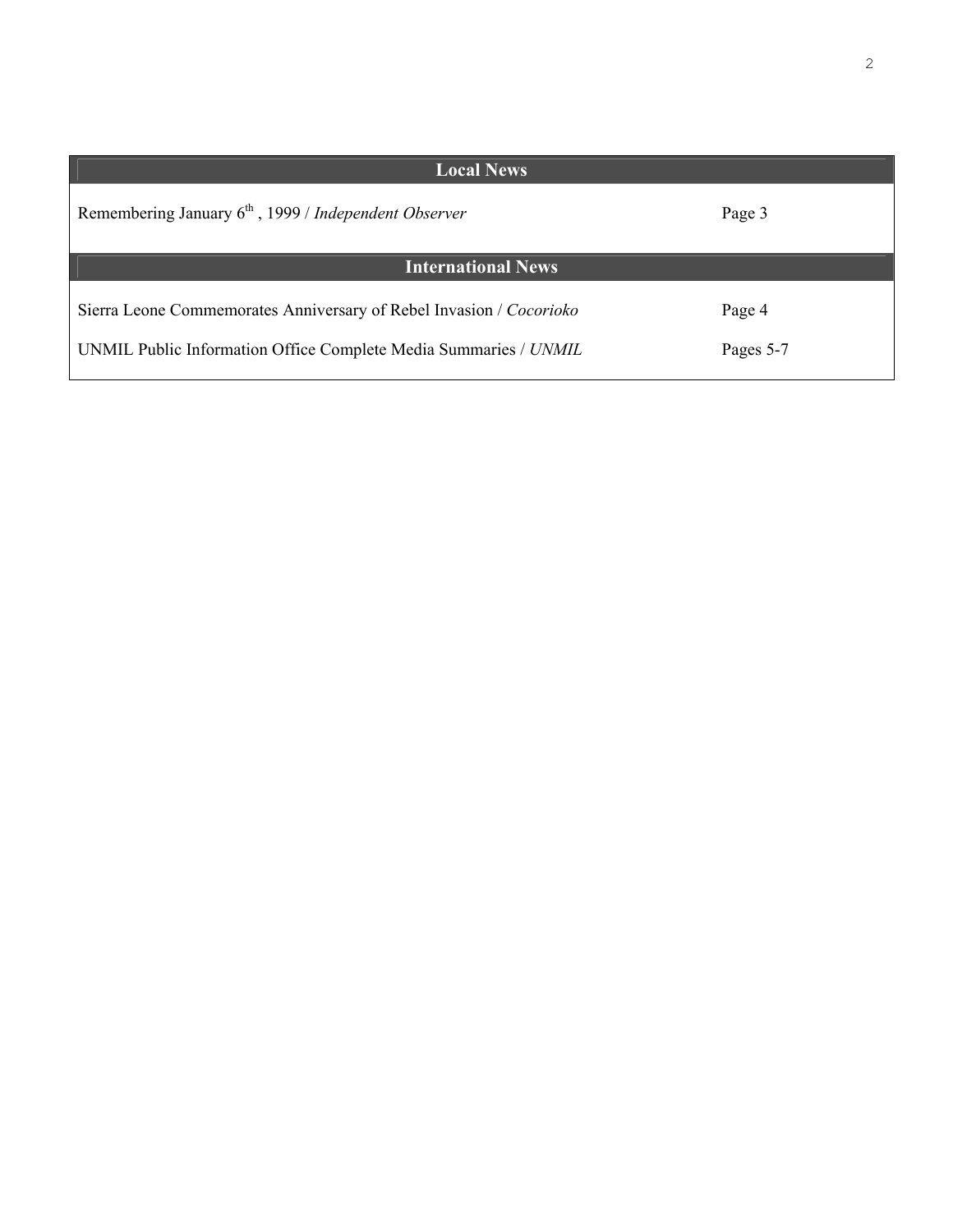## Independent Observer

Wednesday, 7 January 2009



January 6th, 1999 would continue to be a day that would alvays live in infamy. Just as American and Japanese historians will never forget December 7th, 1941 (Pearl Harbor Attack), so, too, the people of Sierra Leone would not easily erase the disturbing event(s) of January 6, 1999: the day the rebel war struck the heart of the capital city of Sierra Leone. On that fateful day hundreds died, including my former colleagues in the media, and academics/professionals that I had known for a long time. Their bodies riddled with bullets, on top of the thousands who had been killed already, in the rural areas, and those who had fled fighting in the interior. On that same day, others experienced and endured painful maiming (long han or short han, they asked) and physical torture, while houses and business structures were razed and other private and public possessions, estimated at millions of dollars, destroyed or looted by rebel forces and other fragmented, gun-totting, trigger-happy, drug-ridden insurgents (including Westside Boys) masking as members of the Revolutionary United Front and disgruntled members of the Sierra Leone Military. Civilized societies settle internal political difference/ through non-violent means rather than butchering poor, innoc at and defenseless people.

# **Remembering January 6th, 1999**

This basic yet short, clear and simple retrospection is designed to refresh the minds of young Sierra Leoneans, both at home and abroad, of the eerie carnage and other flourishes of anarchy that befell our country, 10 years ago. We should never again allow such butchery and acts of barbarism to recur! Almost seven years after the conflict was officially declared over, there are semblances of development after recent completion of the recovery/reconstruction phase-a process familiar to any post-war situation.

Earlier this week, I recalled January 6th, 1999 just like yesterday. I had just returned from London, in December, 1998, after spending 12 months at Cardiff University, Wales, receiving training in advanced feature writing and international political news coverage, a project funded by the Thomson Foundation and British Council. While in London, I was glued to the radio, especially the BBC, to keep abreast of developments back home. Few of my friends/relatives in London, and a Ghanian colleague, had asked me not to return to Sierra Leone because of the grim news and recent rebel gains and advances (edging closer to the city). I was eager to return home.

I arrived in Freetown on 12/15/99, and two days later, one of our secretaries received a call from the US embassy informing her that a colleague and I were the lucky recipients of two journalism fellowships, we had applied for, two years earlier. Like everybody who had received positive news in the past, we were elated, but our excitement was short lived. Two days to our departure (1/8/999) from Freetown, the rebels had attacked Waterloo, Hastings, Wellington, Portee, Kissy and Clock Tower. News of killings and indiscriminate torture of market women, my colleagues and people I knew was swarming in like a raging burning bush in the middle of March and April in rural Sierra Leone. Traumatic!

As an executive member of a Christian organization then, in the central business district of Freetown was helpful. Members of this group and some people I was good to over the years gave me cover, food and support. I witnessed, through multiple peeping holes, three harmless, hungry-looking, secondary-school age boys shot to death, after been accused of spying for ECOMOG (the West Africa Military Forces) by a unit leader who called himself "general wan yiy" (General One Eye). Also, two grown men, in their relative 50s, were beaten and molested because they looked healthy. Looking healthy then meant they were members of the government, and they should be punished. Horrific stories of young rape victims trickled in daily. Screams of girls been raped at night were. depressing.

As they say, a trained and hardworking journalist possesses intense curiosity. After few intense days in hiding from gun shots and the sound of mortar fire (by ECOMOG Forces); and even as I frantically explored multiple avenues to exit the country to pursue my journalism fellowship in the US, the 'reliable' rumor-mill disclosed of multiple bodies lying in decay at the Lightfoot Boston Street Mortuary entrance. We could not resist. I was stringing for an International News Agency then. I had to get the story out. A friend and I rushed down to the main hospital on Perceval and Lightfoot Boston Streets intersection. While on our way, we observed houses that were on their last stages of burning. People were searching for food, while a massive, constant flow of people, from the East was trekking to the West to avoid the ensuing bloodshed. It was chaotic!

Finally, as my youngest brother, now 32, my younger sister, now 38, and my mother, finally found me, at my location, they informed me that our house in Kissy was set ablaze and my taxi was commandeered by a bunch of rag-tags. My family also informed me that my son and his mother escaped unhurt, but other family members were not so lucky. I was relieved but determined to leave the country. I left for The Gambia few days later, and ten years now in the US, I can say, very humbly, that God has been in control in all that I, and others who fled, have been able to accomplish, both in the US and in Sierra Leone. When one has been blessed assist thy brethren. I pray that Satan does not descend like that in Sierra Leone again, as I pray for peace for prosperity for our country. Photo: Alex Tamba Brima(alias Gullit), one of the "Westside Boys".

By Victor A. Massaquoi, USA.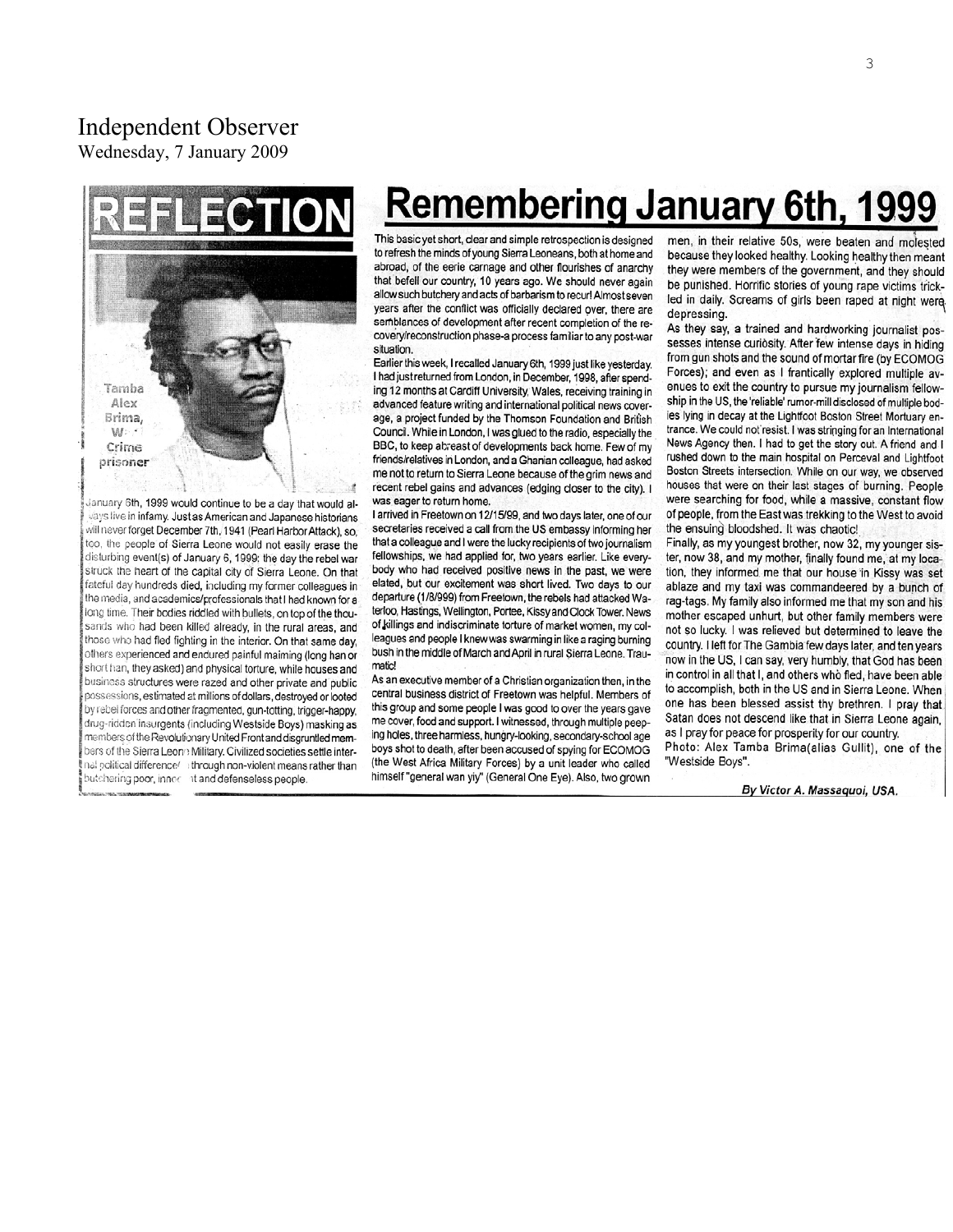#### Cocorioko Tuesday, 6 January 2009

#### **Sierra Leone commemorates anniversary of rebel invasion**

Sierra Leoneans on Tuesday commemorate the 10th anniversary of the invasion of the capital Freetown, by rebels mainly from the disbanded Revolutionary United Front (RUF). Hundreds of families prayed in churches and mosques for peace and stability in the country, after an 11-year civil war that killed over a hundred thousand and left thousands more maimed and dispossessed.

"We prayed for the people to reconcile… victims as well as perpetrators. We prayed for peace and prosperity and we prayed that never again shall these events re-occur in our country," says Sheik Amadu Kamara, an imam at a mosque at Kingtom, west of Freetown.

On 6 January 1999, RUF rebels along with their renegade allies from the national army, invaded Freetown and butchered about 3,000 people, amputated hundreds and razed down many homes and government infrastructure.

"Youth Arise", a non-governmental advocacy group, is presently organising symposiums and public lectures at college campuses on the significance of the January 6 invasion of Freetown.

The group is also planning street processions in the coming days, with banners to educate residents of the capital about the event, says its national president Ahmed Ramadan Jalloh.

"We are saddened though that our people are easy to forget and by the fact that our government is not taking a pro-active stance and championing the commemoration," Jalloh adds.

The group, like other civil society organisations, has been calling on the government to declare January 6 a national commemorative holiday but the authorities have so far failed to do so. The national coordinator of the Coalition of Civil Society Organisations, Charles Mambu, told APA Tuesday, they will soon forward a petition to the government on the issue.

Meanwhile, the Amputee Football Club, a soccer team made up entirely of amputee victims of the war, will be entertaining fans to a beach soccer match Tuesday evening as philanthropists visit camps for war affected people to dish out hand-outs.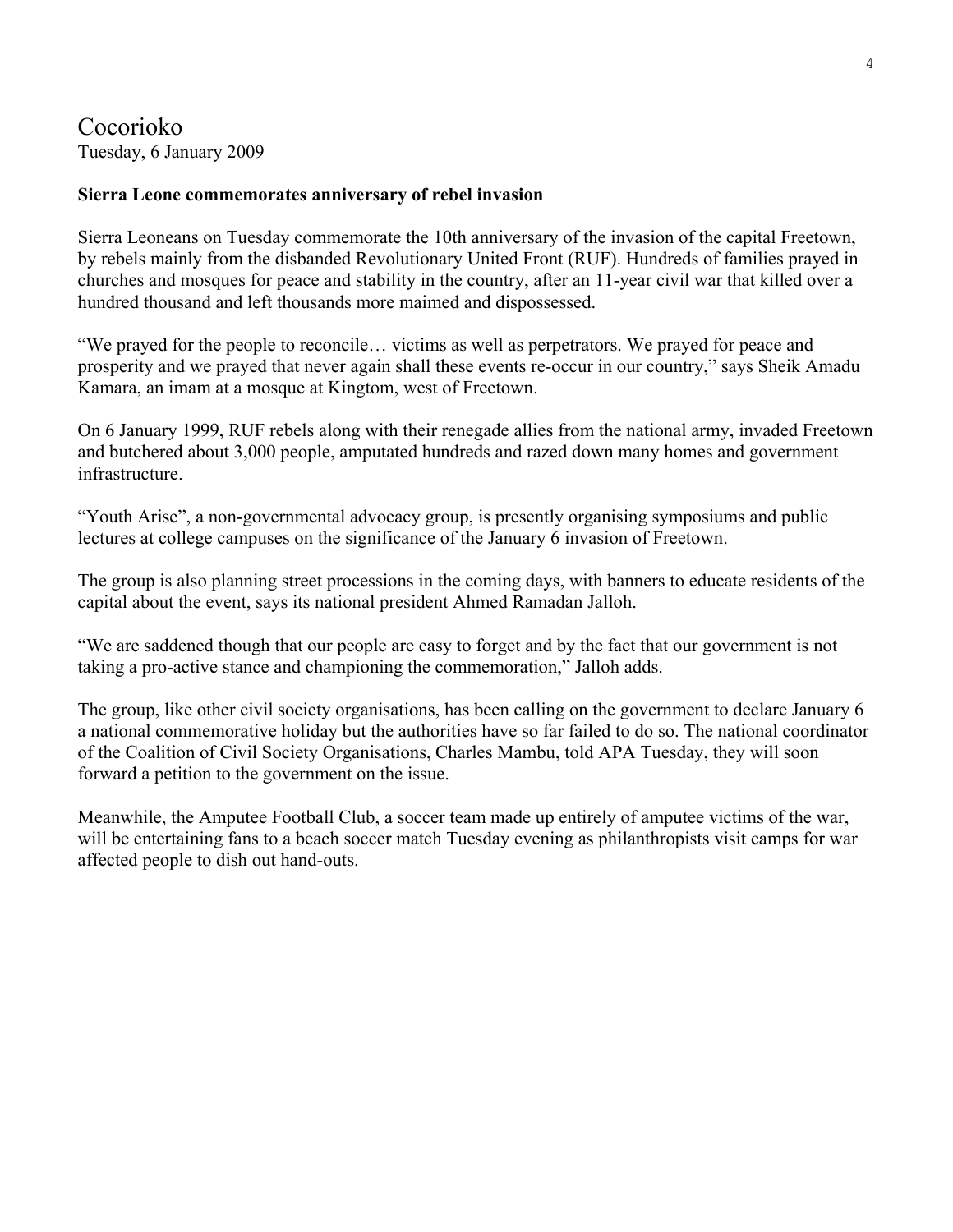

United Nations Mission in Liberia (UNMIL)

#### **UNMIL Public Information Office Complete Media Summaries 6 January 2009**

*[The media summaries and press clips do not necessarily represent the views of UNMIL.]*

#### **Newspaper Summary**

**Nigerian Envoy Re-affirms Support to Liberia**

(The News)

• Nigerian Ambassador accredited to Liberia, Ebenezer Ayodele Adigun has re-affirmed his country's support to the people of Liberia in their reconstruction drive. Speaking when he visited the National Investment Commission, Ambassador Adigun assured that his country was willing to provide training for employees of the National Investment Commission in the areas of project and micro analysis to build their capacity. The Chairman of NIC, Dr. Richard V. Tolbert thanked the Nigerian Ambassador for the visit and noted that government was prepared to welcome any investor who would come to create job opportunities for its citizens.

#### **16 Break Jail in Sanniquellie**

(Daily Observer)

- Sixteen (16) prisoners of Sanniquellie Prison in Nimba County yesterday broke jail and escaped to unknown locations. Two of the escapees later turned themselves over while one was arrested by the Liberia National Police (LNP).
- According to reports, the inmates escaped following a brawl between an inmate and one of the correction officers which left the prisoner wounded. The report said the inmate wasted urine on the prison guard who retaliated by hitting a bucket on his head. Following the incident, two of the three guards assigned at the prison took the wounded inmate to hospital leaving only a guard at the prison compound who was subsequently overpowered by the escapees.

#### **Court Continues Jurors Selection in Economics Sabotage Case**

(The News)

- The Criminal Court "C" at the Temple of Justice has selected six jurors out of a total of 15 empanelled jury required to try the economic sabotage case involving five former officials of the erstwhile National Transitional Government. During the selection process Monday, the jurors were immediately qualified by both prosecution and defense lawyers and placed on the bench. According to the court, the selection of additional jurors would be completed later this week to ensure that the trial begins as soon as possible.
- The court has on two occasions suspended the case and juror selection process. The five former officials are NTGL Chairman Charles Gyude Bryant, LPRC Managing Director Edwin Swone, Jr., including his Administrative Assistant, Andy Quemie, Deputy Managing Director Richard Devine and Comptroller, Siaka Sheriff were indicted in 2006 for diverting over a million dollar public funds into their personal use.

#### **Female Circumcision Decreases School Enrollment in Northern Liberia**

(Daily Observer)

• School administrators in the Buuyao Chiefdom, Zoe-geh District in Nimba County, say their schools are experiencing a decline in student enrollment, especially female students owing to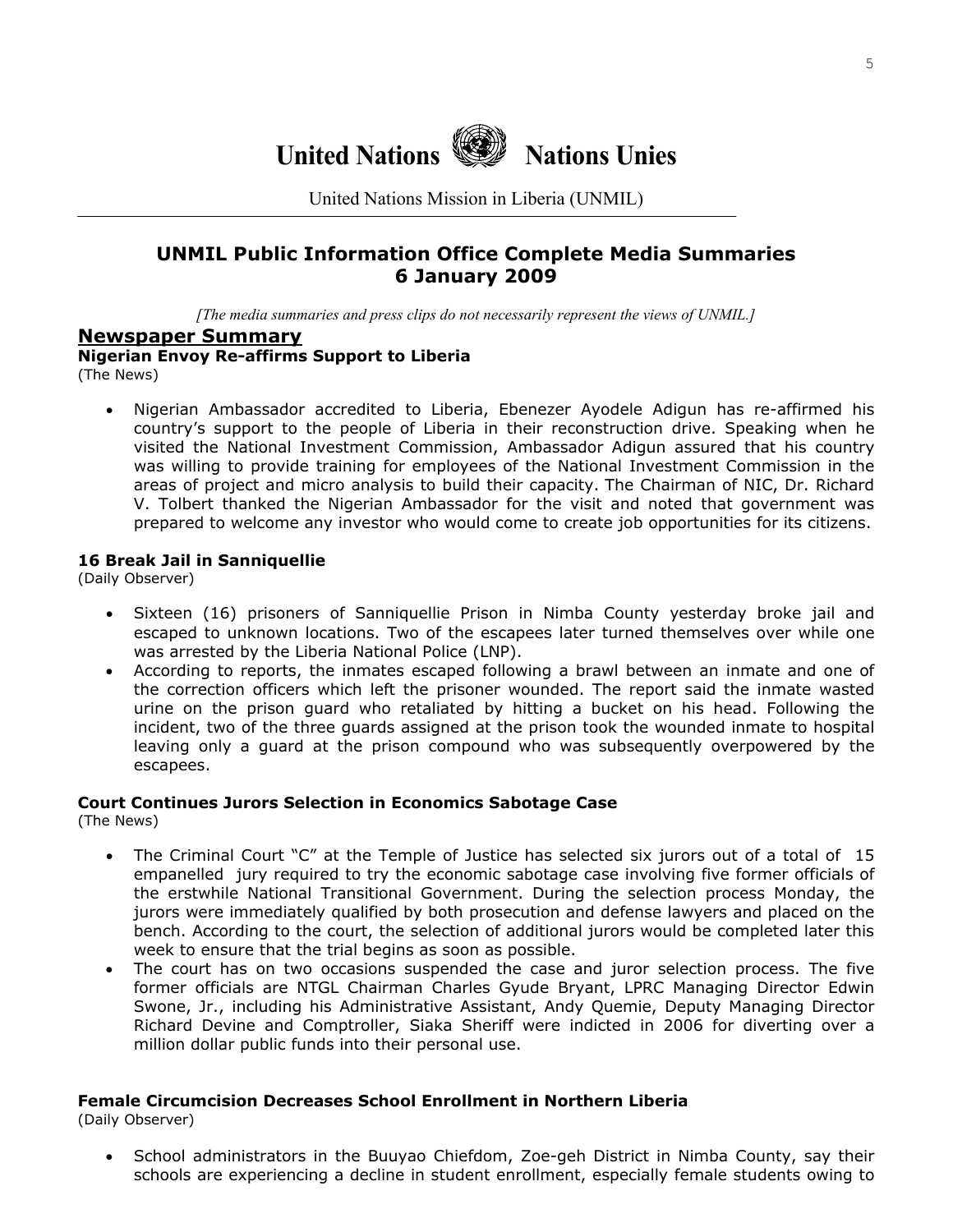a number of school girls abandoning classes for female genital mutilation (FGM) or the Sande society.

#### **Lawmaker Questions Impact of County Development Funds**

(Daily Observer)

• Nimba County District #4 Representative Nohn Kidau has questioned the impact of county development funds, saying since the Government of Liberia began allotting development funds to counties in Liberia, her Bain-Garr District has seen no impact from the funds that had been allocated to Nimba County.

#### **Health Hazard Looms in one of Liberia's major Slum Communities**

(Daily Observer)

• The densely populated slum community of West Point in Monrovia continues to face severe sanitation problems, including unsafe drinking water, lack of health care, improper waste management and insufficient latrines. Continual failure in providing these basic needs denies the community of West Point their right to a safe, clean and healthy living environment

## **Radio Summary**

**Local Media – Radio Veritas** *(News monitored today at 9:45 am)*

#### **NEC "Snubs" Opposition CDC's Convention**

- The National Elections Commission (NEC) has turned down an invitation to attend the ongoing congress of the opposition Congress for Democratic Change (CDC).
- CDC Secretary General, Eugene Nagbe said the party wrote the Elections Commission inviting it to its congress but said NEC declined to honour the invitation.
- Mr. Nagbe said the commission has also vowed not to recognize any leadership coming out of the congress.
- For some time now, the National Elections Commission and the CDC have been embroiled in whether or not to recognize the interim leadership of the party.
- While the party executives recognize the Geraldine Doe-Sheriff faction leadership of the party, the commission said it still recognizes Joshua Sackie as the legitimate Chairman of the party.

(*Also reported on Star Radio, Sky F.M., Truth F.M. and ELBC*)

#### **Opposition Politician Calls For Government of Inclusion**

- Serving as keynote speaker of the Congress for Democratic Change National Congress, opposition Politician Counsellor Winston Tubman challenged President Ellen Johnson Sirleaf to go beyond her narrow political base and include others to lift Liberia.
- Cllr. Tubman called for a government of inclusion and not people who he considered foreign players.
- He contested the 2005 presidential elections on the ticket of the one time ruling party, the National Democratic Party of Liberia (NDPL).

(*Also reported on Star Radio, Sky F.M., Truth F.M. and ELBC*)

#### **Star Radio** *(News culled from website today at 8:30 am)*

#### **More Arrests in Looting of Burnt Mattress Factory**

- More than hundred suspected criminals have been arrested following the outbreak of a fire at the country's largest foam mattress factory, LIPFOCO.
- In an interview, the head of operations at LIPFOCO, Mahmud Gunde said the actual cause of the fire is yet to be established but said it could have started after a drum containing chemical exploded.
- The fire is believed to have started from the production room. Meanwhile, the LIPFOCO management has clarified that the fire which engulfed its facilities Saturday night has not extended beyond the factory.